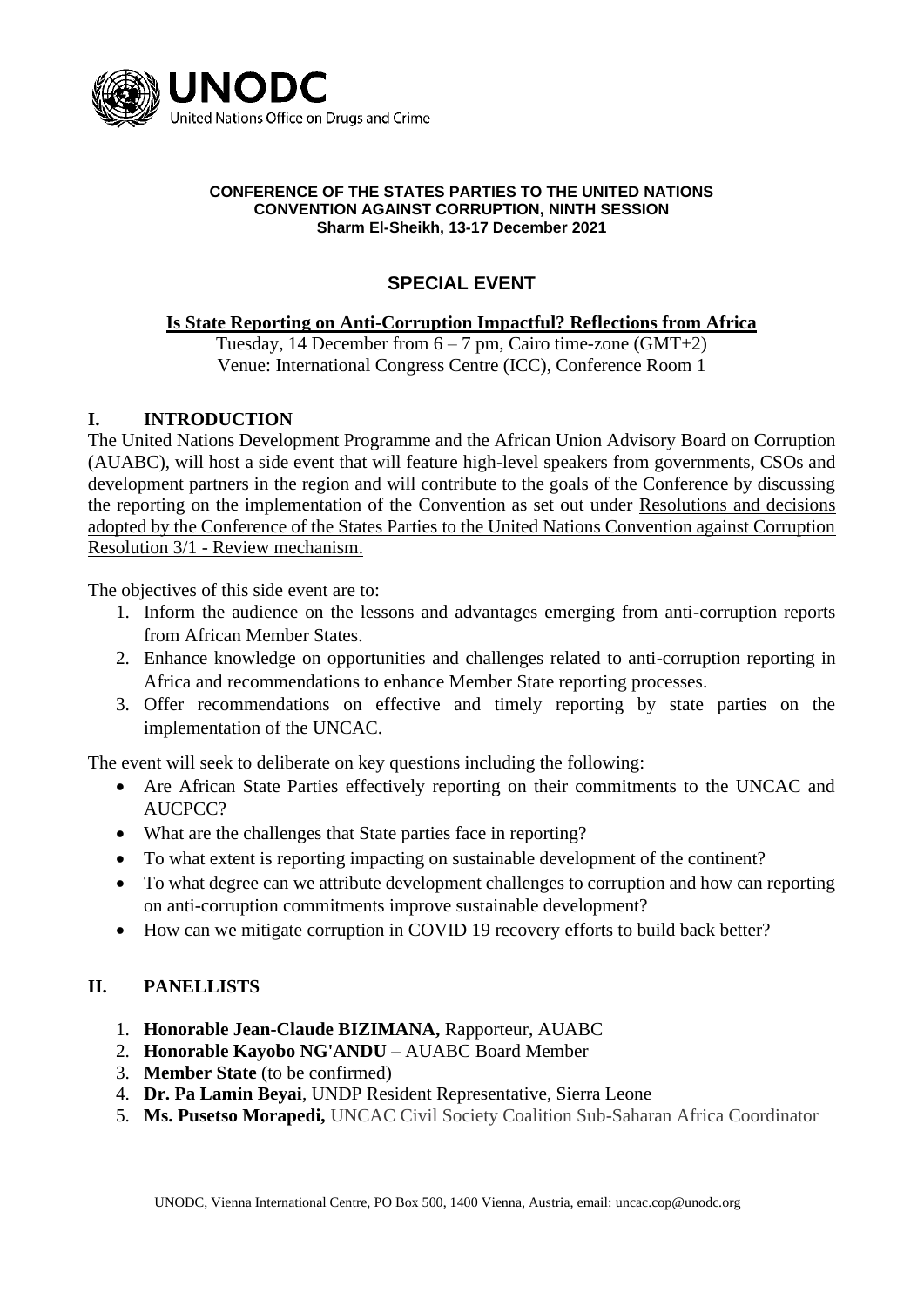#### **III. FORMAT AND AGENDA**

- 18:00-18:05 Opening remarks from the moderator **David Omozuafoh**, Regional Governance and Rule of Law Advisor, UNDP Regional Service Centre for Africa
- 18:05-18:12 **Honorable Jean-Claude BIZIMANA,** Rapporteur, AUABC
- 18:12-18:19 **Honorable Kayobo NG'ANDU** AUABC Board Member
- 18: 19–18.26 **Dr. Pa Lamin Beyai**, UNDP Resident Representative, Sierra Leone
- 18:26-18:33 **Ms. Pusetso Morapedi,** UNCAC Civil Society Coalition Sub-Saharan Africa Coordinator
- 18:33-19:00 Discussion
- 19.00 Summary of discussion and closing

#### **IV. PUBLICATIONS**

Brief Bios of Speakers/Panelists

| Honorable Jean-Claude BIZIMANA<br>Rapporteur,<br>African Union Advisory Board on Corruption<br>(AUABC) | Jean Claude Bizimana has been Rapporteur since<br>March 2021. He is currently the Director in charge of<br>legal and administrative questions at the special anti-<br>corruption brigade, Republic of Burundi. He is also the |
|--------------------------------------------------------------------------------------------------------|-------------------------------------------------------------------------------------------------------------------------------------------------------------------------------------------------------------------------------|
| <b>Panelist</b>                                                                                        | current Secretary General of the Association of<br>African Anti-Corruption Authorities (AAACA). His<br>professional interests include Legal Business and<br>Good Governance. He has a Masters' Degree in<br>Business Law.     |
|                                                                                                        |                                                                                                                                                                                                                               |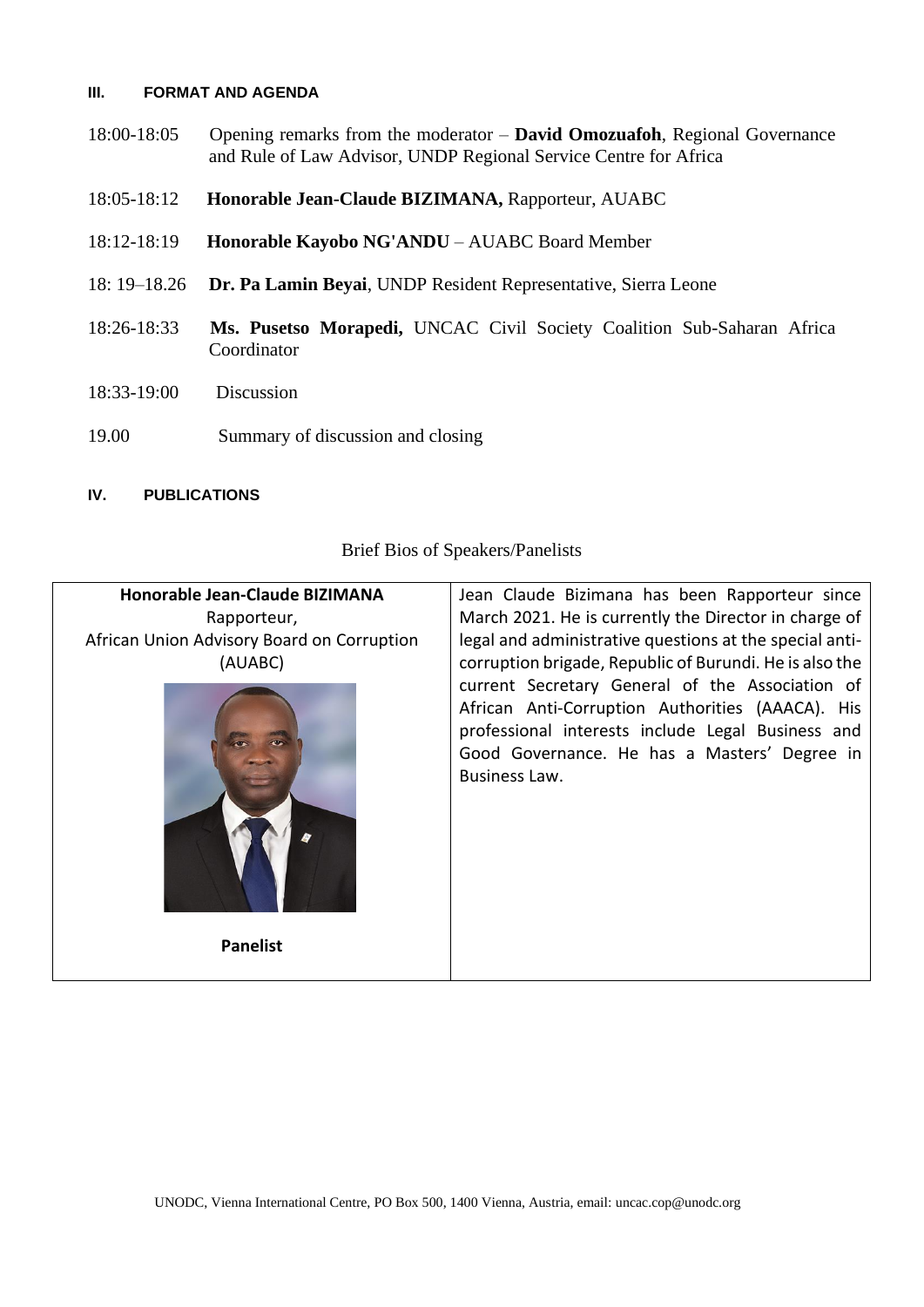| Honorable Kayobo NG'ANDU                                                               |                                                                                                                                                                                                                                                                                                                                                                                                                                                                                                                                                                                                                                     |
|----------------------------------------------------------------------------------------|-------------------------------------------------------------------------------------------------------------------------------------------------------------------------------------------------------------------------------------------------------------------------------------------------------------------------------------------------------------------------------------------------------------------------------------------------------------------------------------------------------------------------------------------------------------------------------------------------------------------------------------|
| Board Member, African Union Advisory Board on<br>Corruption (AUABC)<br><b>Panelist</b> | Mrs Agnes Kayobo M. Ng'andu has served in various<br>positions at the Zambia Anti-Corruption Commission<br>and held the positions of Director Corruption<br>Prevention; Director Community Education; Deputy<br>Director Human Resources; Chief Investigations<br>Officer;<br>Senior<br>Officer;<br>Investigations<br>and<br>Investigations Officer.<br>She has a Masters' Degree in Business Studies                                                                                                                                                                                                                               |
| Dr. Pa Lamin Beyai,                                                                    | Experienced<br>Resident<br>with<br>Representative                                                                                                                                                                                                                                                                                                                                                                                                                                                                                                                                                                                   |
| UNDP Resident Representative, Sierra Leone                                             | demonstrated skills working with governments and<br>partners in humanitarian, conflict and post-conflict,<br>transition, and recovery in least developed and<br>middle-income<br>settings.<br>Has<br>substantive<br>operations, strategic<br>programming,<br>policy<br>&<br>economic advisory, strategic partnerships, and<br>capacity development experience in governance,<br>public resource management, environment and<br>climate change, and Health Systems.<br>Strong<br>community and social services professional.<br>Holds a Ph.D in Economics with focus in Health<br>Economics from London School of Hygiene & Tropical |
|                                                                                        | Medicine, University of London, a Master of Business                                                                                                                                                                                                                                                                                                                                                                                                                                                                                                                                                                                |
| <b>Panelist</b>                                                                        | Administration (MBA) from University of Newcastle                                                                                                                                                                                                                                                                                                                                                                                                                                                                                                                                                                                   |
|                                                                                        | Upon Tyne, a Masters in Science focused in Finance                                                                                                                                                                                                                                                                                                                                                                                                                                                                                                                                                                                  |
|                                                                                        | (Economic Policy) from SOAS University of London,<br>and a Bachelors of Science with Honours in Economics                                                                                                                                                                                                                                                                                                                                                                                                                                                                                                                           |
|                                                                                        | from Fourah Bay College, University of Sierra Leone.                                                                                                                                                                                                                                                                                                                                                                                                                                                                                                                                                                                |
|                                                                                        |                                                                                                                                                                                                                                                                                                                                                                                                                                                                                                                                                                                                                                     |